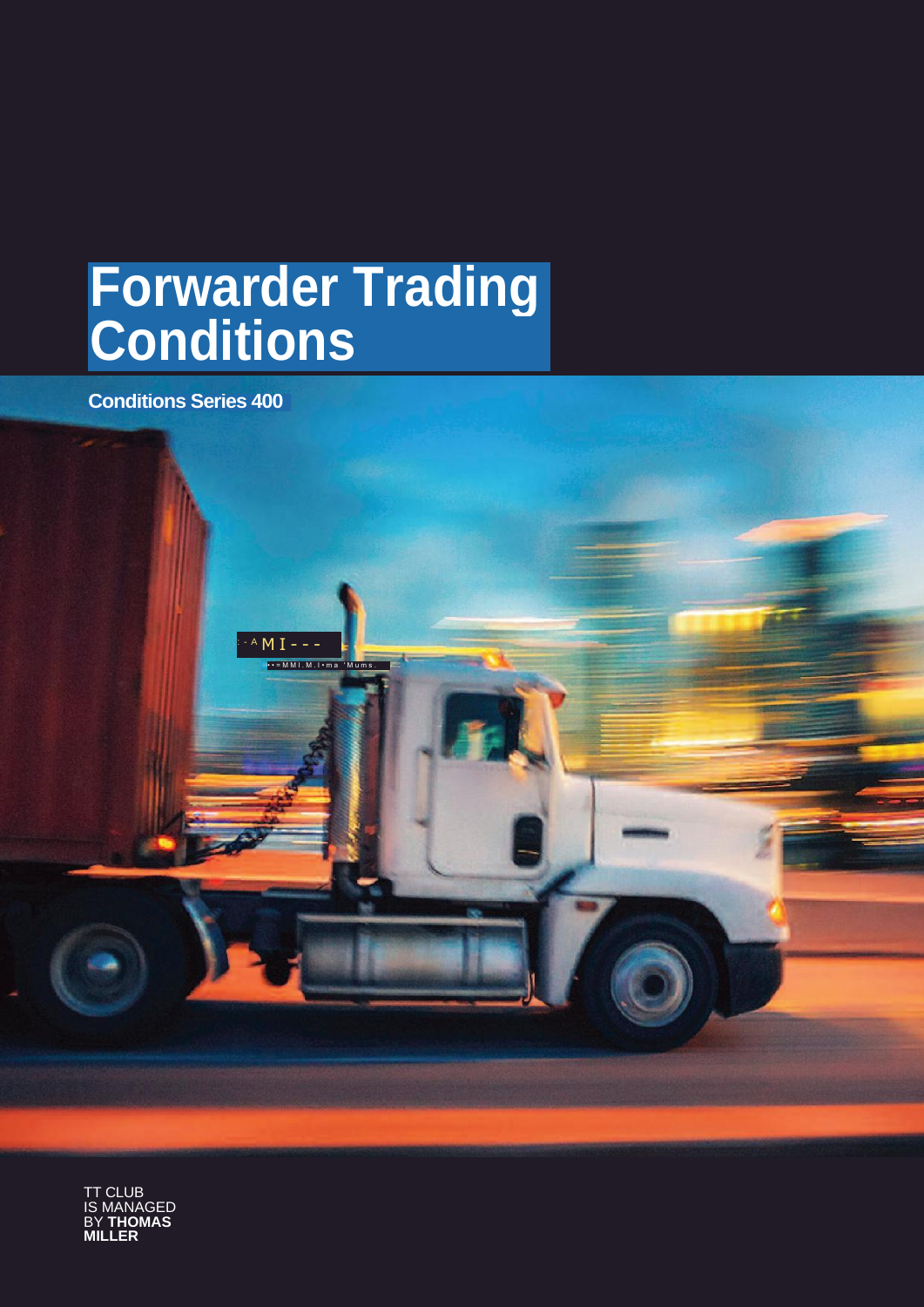# **CONDITIONS FOR USE BY FREIGHT FORWARDERS**

Dear Member,

These conditions are set up for use by our forwarding Members but they are not generic conditions and do require some input from you before they are suitable for use.

These conditions are principally set out according to English Law and will need to be read thoroughly so that you can input your local Law to them. In addition there are a number of clauses that have blank spaces in them for you to insert applicable liability values. These are explained in the notes on completion, which are the last 4 pages of the document.

The TT Club does not presume to take business away from your legal department or any particular lawyers that you may use regularly. These conditions are a basic guide to providing some liability limits and protection.

We recommend that you complete the conditions, from the notes on completion, and then arrange for a local lawyer to look at these conditions to assure you of their suitability for your organisation.

We hope that you will be able to make use of these conditions and trust that by having the basic elements set out for you, some valuable time will be saved in setting up your own conditions.

As an alternative to these conditions, if you are a member of your National Forwarding Association, you may like to assess the National Associations conditions.

The TT Club will normally accept National Forwarding Association Conditions as your trading conditions and will write the fact that you use NFA conditions into your liability policy of insurance.

## **THIS DOCUMENT IS NOT A PRINTER'S PROOF**

Members using this document must ensure that it meets their business and legal requirements and must also check all aspects of this document before use. It is imperative that any printer's proof generated from this copy is checked for errors of typography and omission.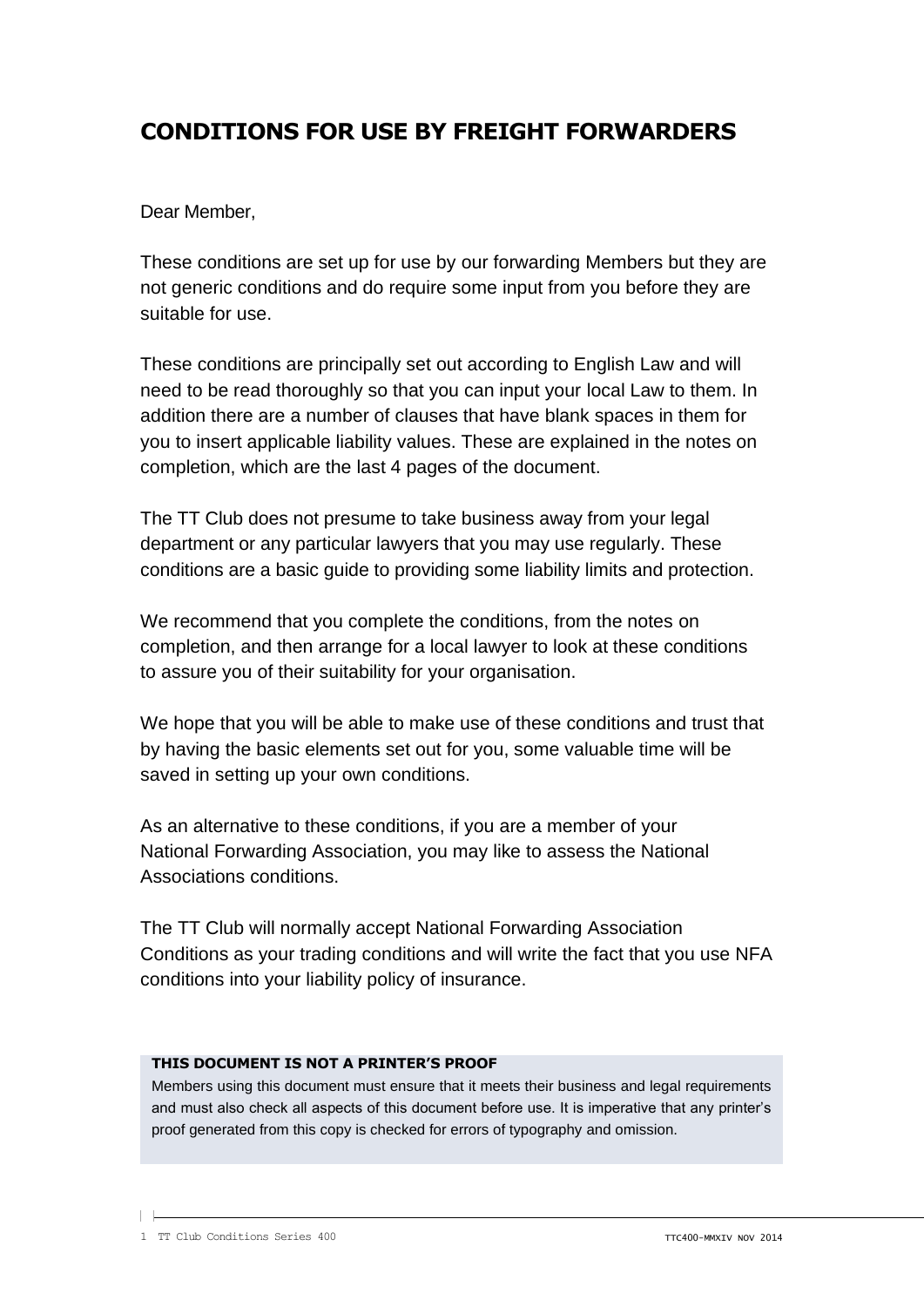# **CONDITIONS FOR USE BY FREIGHT FORWARDERS**

# **Part I: General conditions**

#### **Definitions**

- **1. In these conditions**
	- **a. Authority A duly constituted legal or administrative person, acting within its legal powers and exercising jurisdiction within any nation, state, municipality, port or airport.**
	- **b. Carriage means the whole or any part of the operations and services of whatsoever nature undertaken by the Company in relation to the Goods, including but not limited to the loading, unloading, storage, warehousing and handling of the goods.**
	- **c. Company is Ecosphere Global Logistics (UK) Ltd**
	- **d. Container includes, unless otherwise indicated, any vehicle, container, flat, pallet, trailer, transportable tank and similar items used for the Consolidation of goods as well as mobile plant and timber packages.**
	- **e. Customer means any person, whether themselves an agent or a principal, at whose request or on whose behalf the Company provides a service.**
	- **f. Dangerous Goods includes goods that are or may become of a dangerous, inflammable, radio-active or damaging nature, goods liable to taint or affect other goods and goods likely to harbour or encourage vermin or other pests.**
	- **g. Goods includes the cargo and any container not supplied by or on behalf of the Company, in respect of which the Company provides a service;**
	- **h. Hague Rules means the provisions of the International Convention for the Unification of certain rules Relating to Bills of Lading signed at Brussels on 25th August 1924;**
	- **i. Instructions means a statement of the Customers specific requirements;**
	- **j. Owner includes the owner, shipper and consignee of the Goods and any other Person who has or may have a legal or equitable relationship to the Goods at a relevant point of time and anyone acting on their behalf.**
	- **k. Person includes persons or any body or bodies corporate.**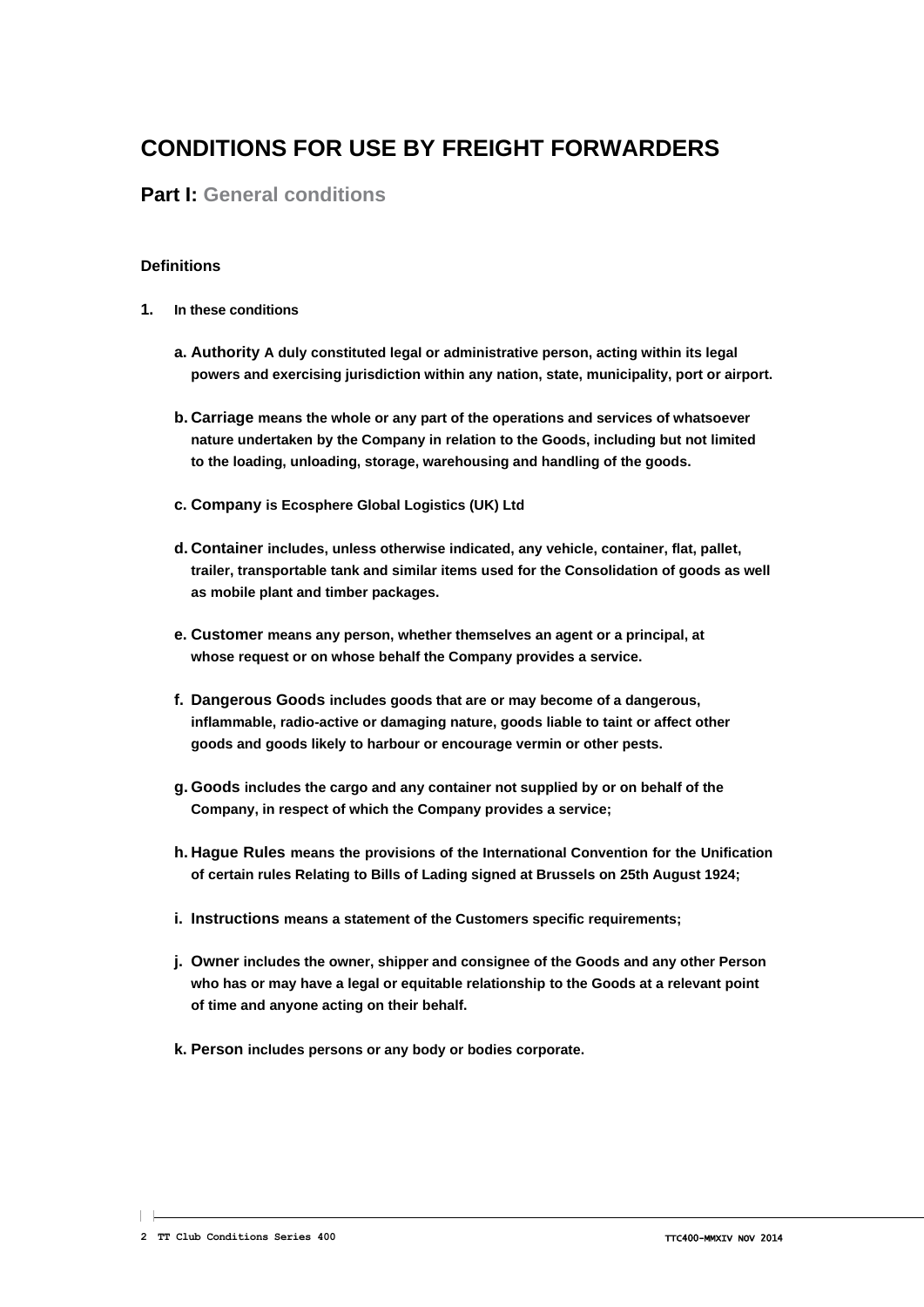*Heading of clauses or groups of clauses in these conditions are for indicative purposes only.*

*The Customer's attention is drawn to the Clauses hereof that exclude or limit the Company's liability and those that require the Customer to indemnify the Company in certain circumstances.*

#### **Application**

- **2.** a. Subject to sub-clause (B) below, all services and activities of the Company in the course of business of the Company whether gratuitous or not are subject to these Conditions.
	- i) The provisions of Part I shall apply to all such services and activities.
	- ii) The provisions of Part II shall only apply to the extent that the Company provides such services and activities as agents.
	- iii) The provisions of Part III shall only apply to the extent that the Company provides such services and activities as principals.
	- b. Where a document bearing a title of or including "bill of lading" (whether or not negotiable), or "waybill" is issued by or on behalf of the Company and provides that the Company contracts as carrier, the provisions set out in such document shall be paramount in so far as such provisions are inconsistent with these Conditions.
	- c. Every variation, cancellation or waiver of these Conditions must be in writing signed by a Director of the Company. Notice is hereby given that no other person has or will be given any authority whatsoever to agree to any variation, cancellation or waiver of these Conditions.
- **3.** All services and activities are provided by the Company as agents except in the following circumstances where the Company acts as principal:
	- a. where the company performs any carriage, handling or storage of Goods but only to the extent that the carriage is performed by the Company itself or its servants and the Goods are in the actual custody and control of the Company, or
	- b. where prior to the commencement of any carriage, handling or storage of Goods the Customer in writing demands from the Company particulars of the identity, services or charges of persons instructed by the Company to perform part or all of the carriage, the Company shall be deemed to be contracting as a principal in respect of that part of the carriage in respect of which the Company fails to give such particular demanded within 28 days of the Company's receipt of such demand, or
	- c. to the extent that the Company expressly agrees in writing to act as a principal, or
	- d. to the extent that the Company is held by a court of law to have acted as a principal.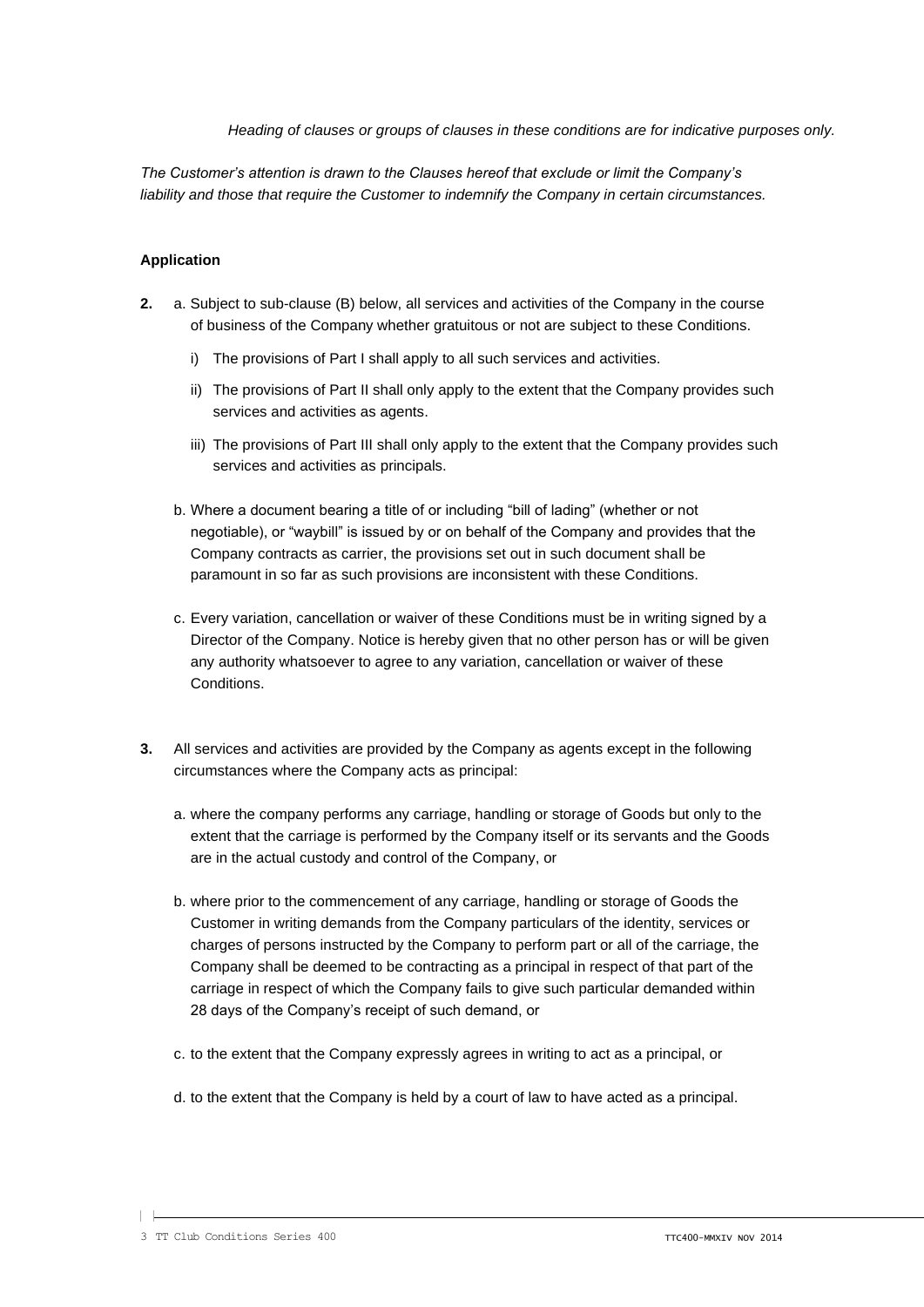- **4.** Without prejudice to the generality of clause 3,
	- a. the charging by the Company of a fixed price for a service or services of whatsoever nature shall not in itself determine or be evidence that the Company is acting as an agent or a principal in respect of such service or services;
	- b. the supplying by the Company of their own or leased equipment shall not in itself determine or be evidence that the Company is acting as an agent or a principal in respect of any carriage, handling or storage of Goods;
	- c. the Company acts as an agent where the Company procures a bill of lading or other document evidencing a contract of carriage between a person, other than the Company, and the Customer or Owner;
	- d. the Company acts as an agent and never as a principal when providing services in respect of or relating to customs requirements, taxes, licenses, consular documents, certificates of origin, inspection, certificates and other similar services;
	- e. Quotations are given on the basis that immediate acceptance and are subject to the right of withdrawal or revision. If any changes occur in the rates of freight, insurance premiums or other charges applicable to the goods, quotations and charges shall be subject to revision accordingly with or without notice.

#### **Obligations of Customer**

- **5.** The Customer warrants that he is either the Owner or the authorised agent of the Owner of the Goods and that he is authorised to accept and is accepting these Conditions not only for himself but also as agent for and on behalf of the Owner of the Goods.
- **6.** The Customer warrants that he has reasonable knowledge of matters affecting the conduct of his business, including but not limited to the terms of sale and purchase of the Goods and all other matters relating thereto.
- **7.** The Customer shall give sufficient and executable Instructions.
- **8.** The Customer warrants that the description and particulars of the Goods are complete and accurate.
- **9.** The Customer warrants that the Goods are properly packed, marked, labelled and stowed in a manner appropriate to any operations or transactions affecting the Goods and the characteristics of the Goods except where the Company has accepted instructions in respect of such services.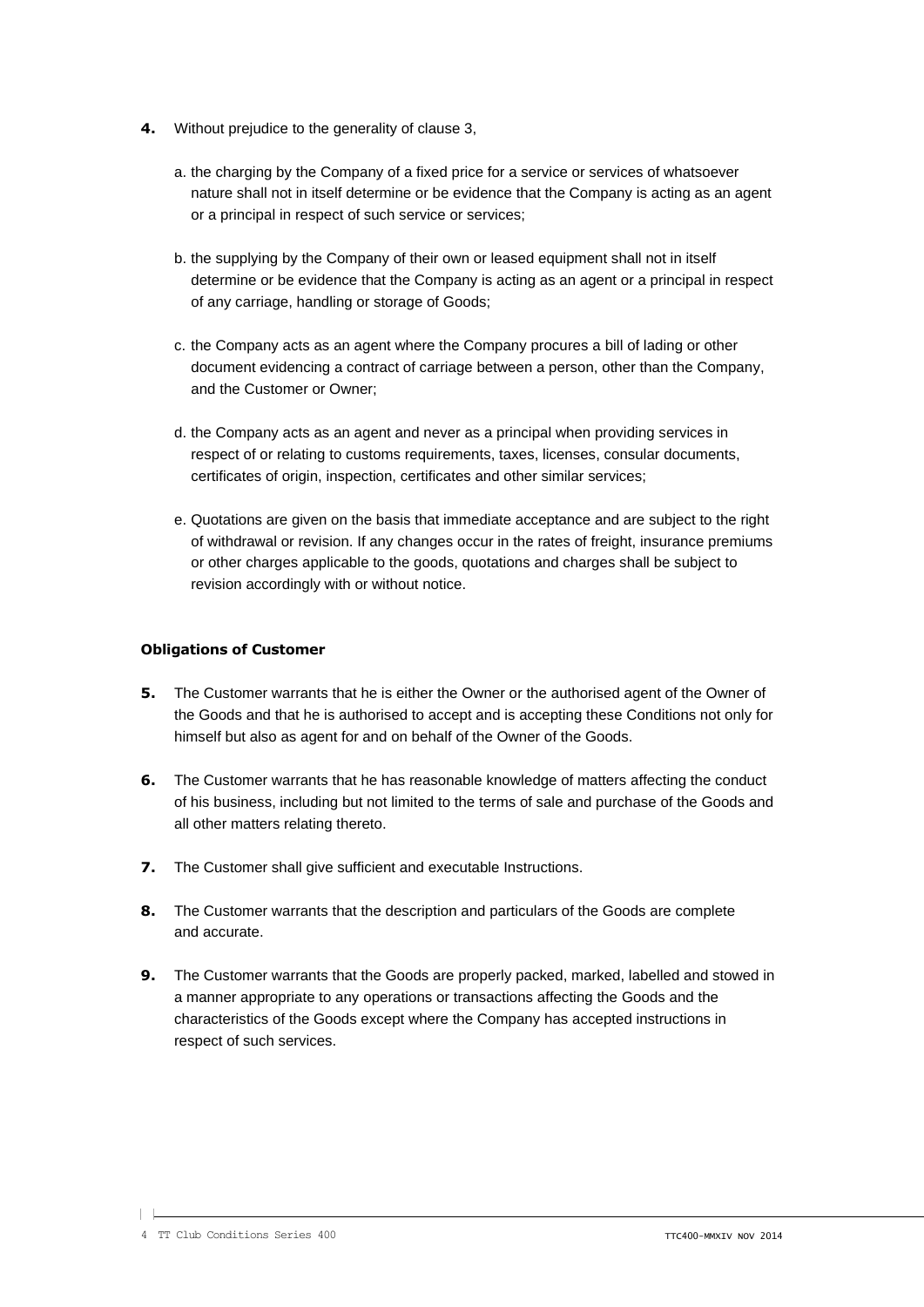#### **Special Instructions, Goods and services**

- **10.** a. Unless otherwise previously agreed in writing, the Customer shall not deliver to the Company or cause the Company to deal with or handle Dangerous Goods.
	- b. If the Customer is in breach of sub-clause (A) above he shall be liable for all loss or damage whatsoever caused by or to or in connection with the Goods howsoever arising. The Customer shall defend, indemnify and hold harmless the Company against all penalties, claims, damages, costs and expenses whatsoever arising in connection therewith and the goods may without notice be destroyed or otherwise dealt with at the sole discretion of the Company or any other person in whose custody they may be at the relevant time.
	- c. If the Company agrees to accept Dangerous Goods and then, in the opinion of the Company or any other person, they constitute a risk to other goods, property, life or health they may without notice be destroyed or otherwise dealt with at the expense of the Customer or Owner.
- **11.** a. The Customer undertakes not to tender for transportation any Goods that require temperature control without previously giving written notice of their nature and particular temperature range to be maintained.
	- b. In the case of a temperature controlled Container stuffed by or on behalf of the Customer by a third party, the Customer further undertakes that;
		- i) the Container has been properly pre-cooled or preheated as appropriate, and
		- ii) the Goods have been properly stuffed in the container, and
		- iii) its thermostatic controls have been properly set by the Customer or the third party.

If the above requirements are not complied with the Company shall not be liable for any loss of or damage to the Goods caused by such non-compliance.

- **12.** a. No insurance will be effected except upon express instructions given in writing by the Customer. All insurance effected by the Company is subject to the usual exceptions and conditions of the policies of the insurance Company or underwriters taking the risk.
	- b. The Company is an agent of the Customer in respect of effecting insurance.
	- c. Unless otherwise agreed in writing, the Company shall not be under any obligation to effect a separate insurance on each consignment but may declare it on any open or general policy.
	- d. Should the insurers dispute their liability for any reason the insured shall have recourse against the insurers only. The Company shall not have any responsibility or liability whatsoever in relation to the insurance notwithstanding that the premium upon the policy may not be at the same rate as that charged by the Company or paid to the Company by its customers.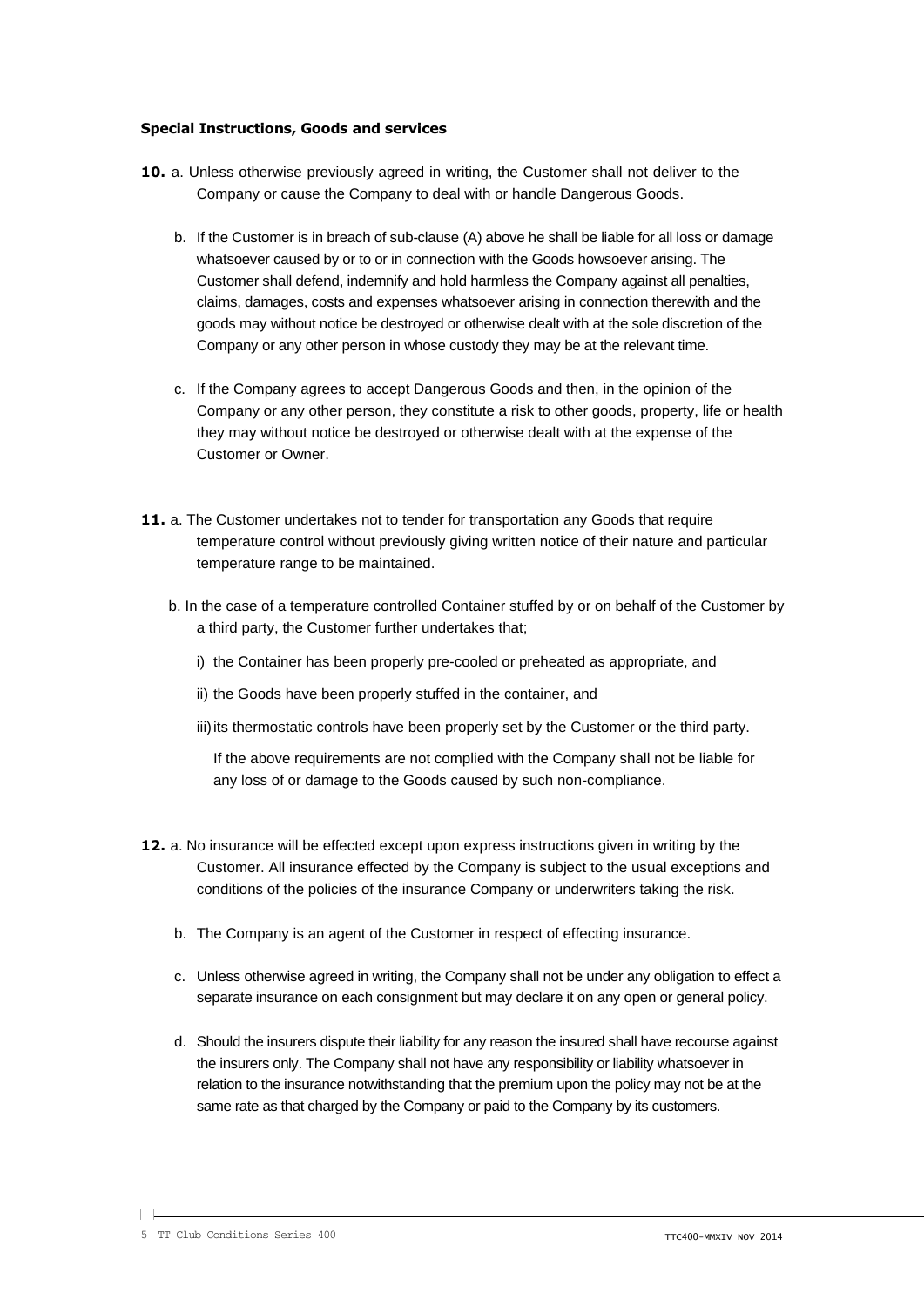- 13. The Company shall not be obliged to make any declaration for the purposes of any statute, convention or contract as to the nature or value of any Goods, or as to any special interest in delivery unless express written instructions to that effect have been received and accepted by the Company.
- 14. a. Unless otherwise previously agreed in writing or otherwise provided for under the provisions of a document signed by the Company, instructions relating to the delivery or release of Goods against payment or against surrender of a particular document shall be in writing.
	- b. The Company's liability resulting from such instructions relating to the delivery or release of the goods other than in writing shall not exceed that provided for in respect of misdelivery of Goods.
- 15. Unless otherwise previously agreed in writing that the Goods shall depart or arrive by a particular date, the Company accepts no responsibility for departure or arrival dates of Goods, whether or not any such delay is caused by the negligence of the Company and/or its servants or agents.

#### **General Indemnities**

- 16. a. The Customer and Owner shall defend, indemnify and hold harmless the Company against all liability, loss, damage, costs and expenses arising:
	- i) from the nature of the goods unless caused by the Company's negligence,
	- ii) out of the Company acting in accordance with the Customer's or Owner's instructions, or
	- iii)from a breach of warranty or obligation by the Customer or arising from the negligence of the Customer or Owner.
	- b. Except to the extent caused by the Company's negligence, the Customer and Owner shall be liable for and shall defend, indemnify and hold harmless the Company in respect of all duties, taxes, imposts, levies, deposits and outlays of whatsoever nature levied by an Authority in respect of the Goods, Dangerous Goods and/or Container and for all liabilities, payments, fines, costs, expenses, loss and damage whatsoever incurred or sustained by the Company in connection therewith.
	- c. Advice and information in whatever form it may be given is provided by the Company for the Customer and/or Owner only and the Customer and/or Owner shall defend, indemnify and hold harmless the Company for all liability, loss, damage, costs and expenses arising out of any other person relying on such advice or information. The Customer shall not pass such advice or information to any third party without the Company's written agreement and the Customer and/or Owner shall indemnify the Company against any loss suffered because of a breach of this condition.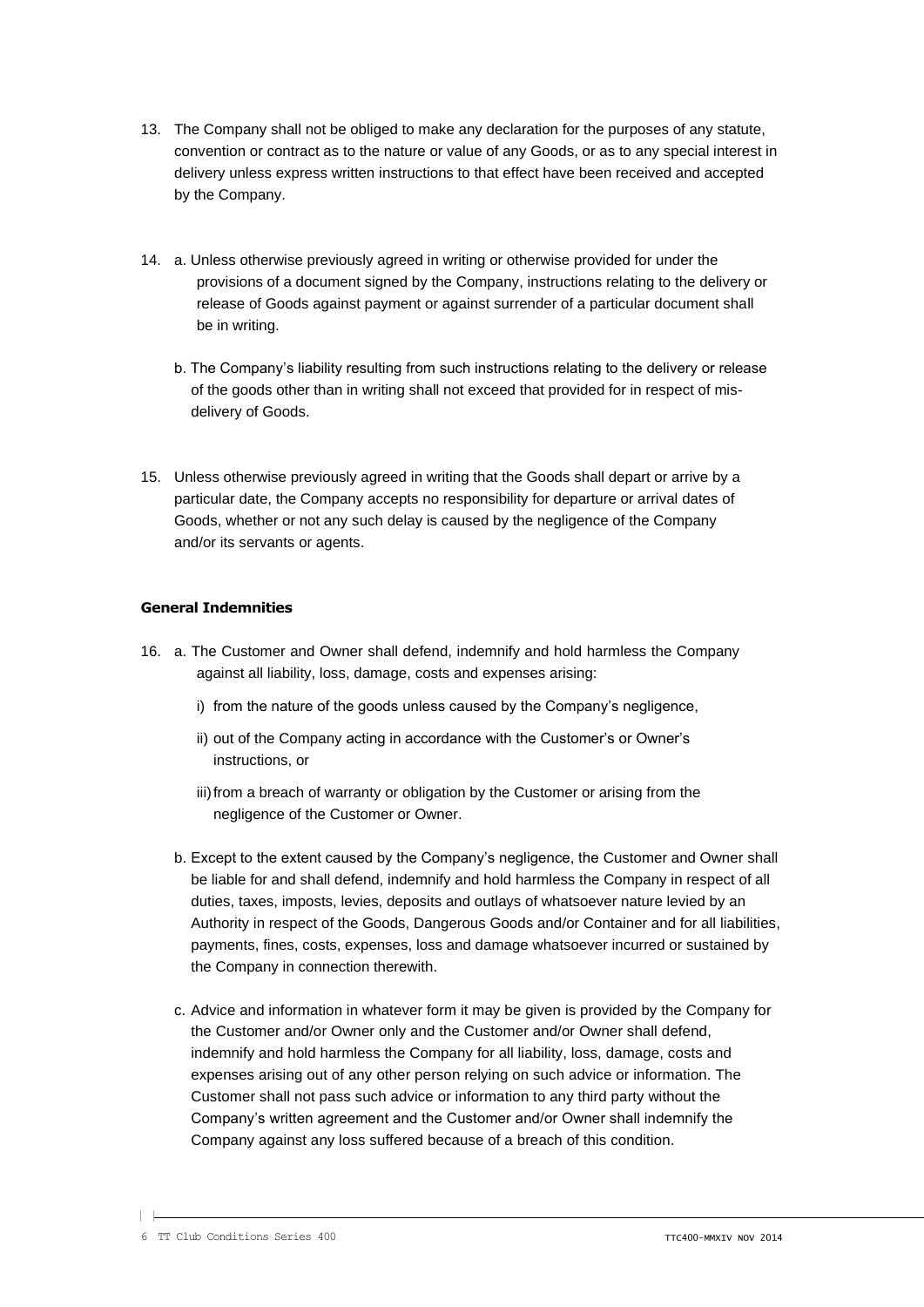- d. i) The Customer undertakes that no claim be made against any servant, sub-contractor or agent of the Company which imposes or attempts to impose upon any of them any liability whatsoever in connection with the Goods, if any such claim should nevertheless be made, to indemnify and hold harmless the Company against all consequences thereof.
	- ii) Without prejudice to the foregoing, every such servant sub-contractor or agent shall have the benefit of all provisions herein, as if such provisions were expressly for their benefit. In entering into this contract the Company, to the extent of those provisions, does so not only on his behalf but as agent and trustee for such servants, subcontractors and agents.
	- iii) The Customer shall defend, indemnify and hold harmless the Company from and against all claims, costs and demands whatsoever and by whomsoever made or preferred in excess of the liability of the Company under the terms of these Conditions and without prejudice to the generality of this clause this indemnity shall cover all claims, costs and demands arising from or in connection with the negligence of the Company, its servants, sub-contractors and agents.
	- iv) In this clause, "sub-contractors" includes direct and indirect sub-contractors and their respective servants and agents.
- e. The Customer shall be liable for the loss, damage, contamination, soiling, detention or demurrage before, during and after the Carriage of property (including, but not limited to, Containers) of the Company or any person or vessel referred to in (D) above caused by the Customer or Owner or any person acting on behalf of either of them or for which the Customer is otherwise responsible.

## **Charges, etc.**

- **17.** a. The Customer shall pay to the Company in cash or as agreed all sums immediately when due without reduction or deferment on account of any claim, counterclaim or set-off.
	- b. When the Company is instructed to collect freight, duties, charges or other expenses from any person other than the Customer, the Customer shall be responsible for the same on receipt of evidence of demand and non payment by such other person when due.
	- c. On all amounts overdue to the Company, the Company shall be entitled to interest, calculated in accordance with the Late Payment of Commercial Debts (Interest) Act 1998, at 8% above the prevailing Official Dealing Rate of the Bank of England during the period that such amounts are overdue.

 $\mathsf{L}$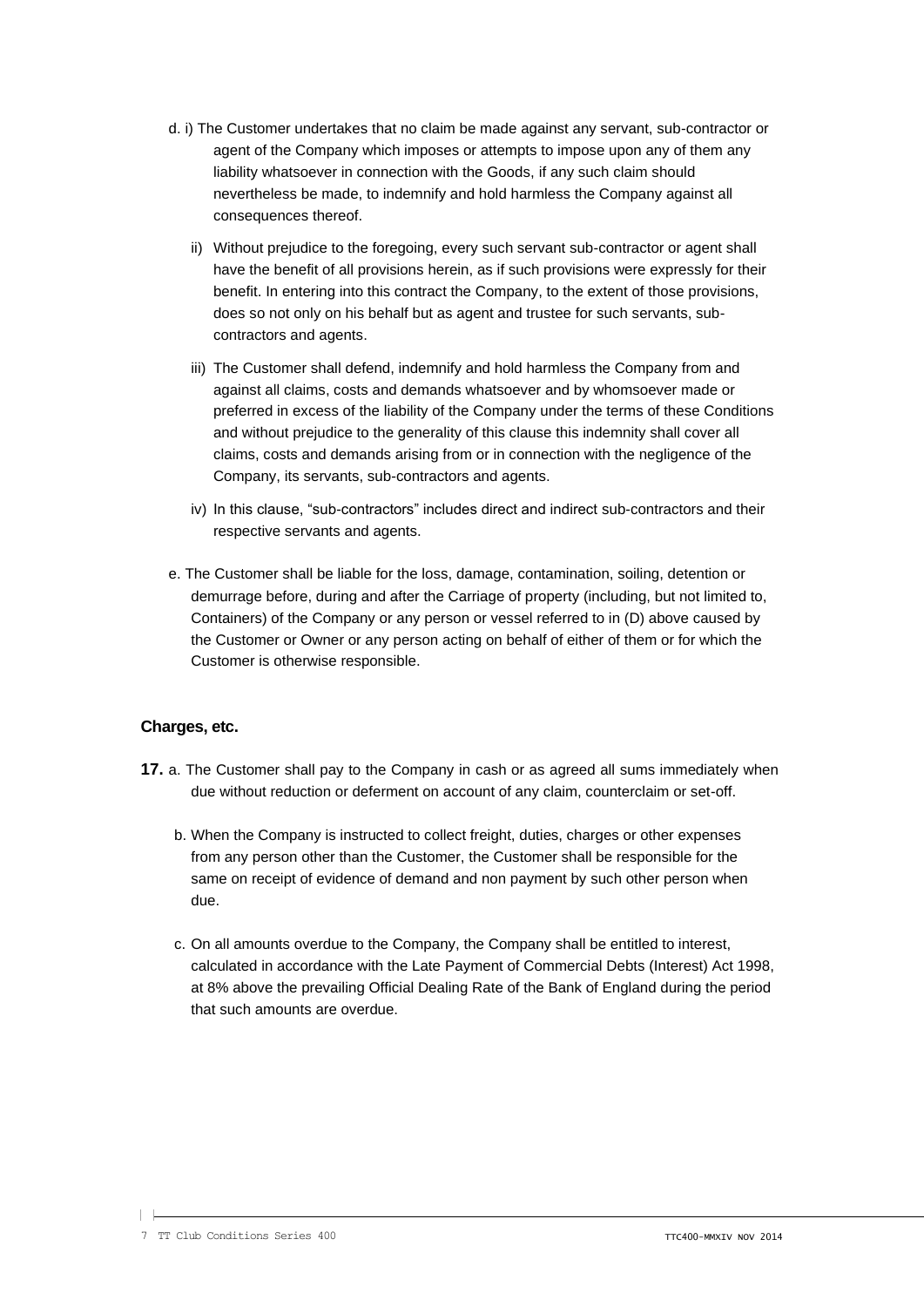#### **Liberties and Rights of Company**

- **18.** The Company shall be entitled, except insofar as has been otherwise agreed in writing, to enter into contracts, on any terms whatsoever, on behalf of itself or the Customer and without notice to the Customer
	- a. for the carriage of Goods by any route, means or person,
	- b. for the carriage of Goods of any description whether containerised or not on or under the deck of any vessel,
	- c. for the storage, packing, transhipment, loading, unloading or handling of Goods by any person at any place whether on shore or afloat and for any length of time,
	- d. for the carriage or storage of Goods in containers or with other goods of whatever nature,
	- e. for the performance of its own obligations,

and to do such acts as in the opinion of the Company may be necessary or incidental to the performance of the Company's obligations.

- **19.** a. The Company shall be entitled but under no obligation, to depart from the Customer's instructions in any respect if in the opinion of the Company there is good reason to do so in the Customer's interest and it shall not thereby incur any additional liability.
	- b. The Company may at any time comply with the orders or recommendations given by any Authority. The responsibility of the Company in respect of the Goods shall cease on the delivery or other disposition of the Goods in accordance with such orders or recommendations.
- **20.** If at any time the performance of the Company's obligations, in the opinion of the Company or any person whose services the Company makes use of, is or is likely to be affected by any:
	- (a) hindrance,
	- (b) risk,
	- (c) delay,
	- (d) difficulty, or
	- (e) disadvantage whatsoever

and which cannot be avoided by reasonable endeavours by the Company or such other person, the Company may, on giving notice in writing to the Customer or Owner or without notice where it is not reasonably possible to give such notice, treat the performance of its obligations as terminated and place the Goods or any part of them at the Customer or Owner's disposal at any place which the Company may deem safe and convenient,

 $\mathsf{L}$ 

<sup>8</sup> TT Club Conditions Series 400 TTC400-MMXIV NOV 2014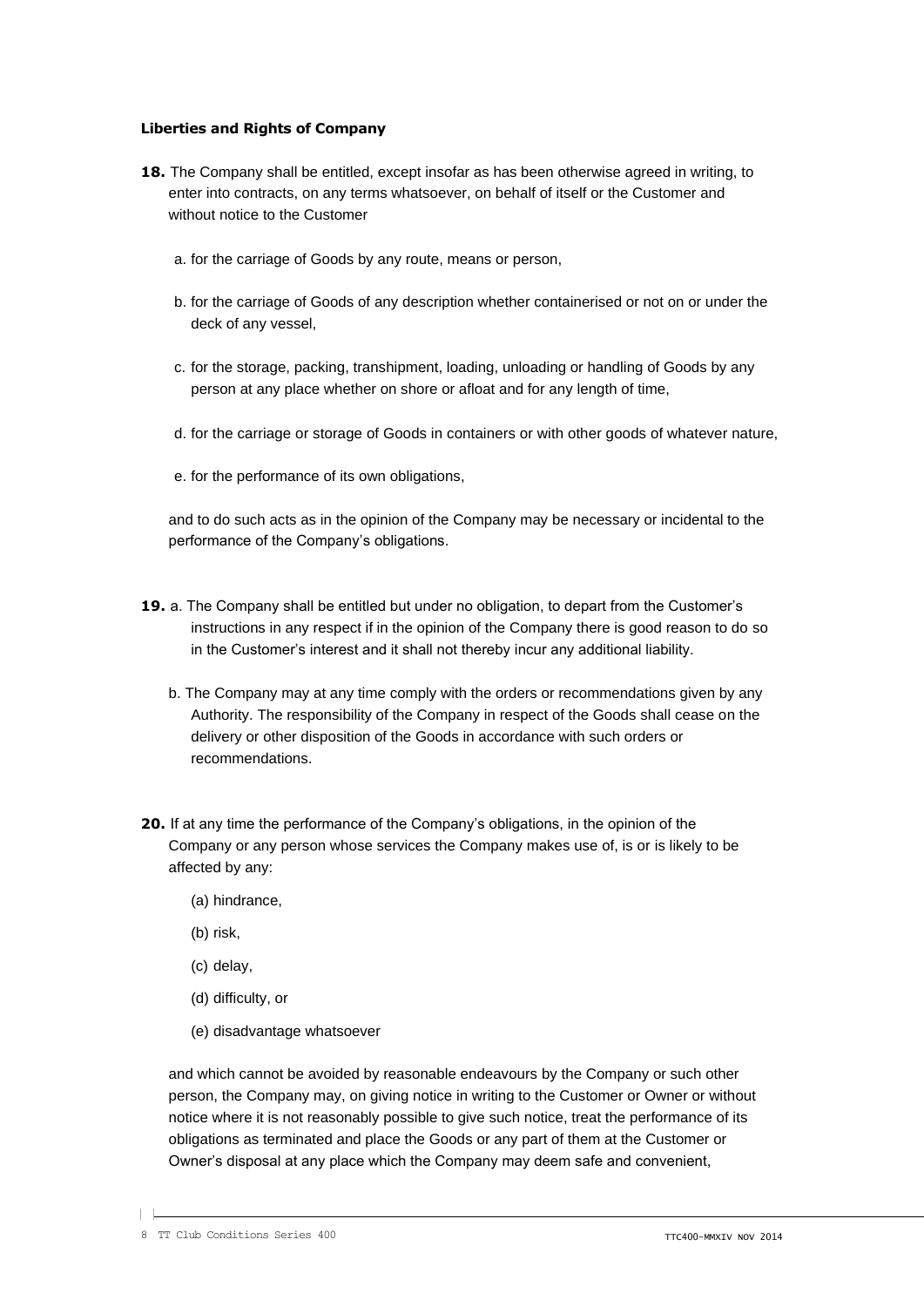whereupon the responsibility of the Company in respect of the Goods shall cease. The Customer shall be responsible for any additional costs of carriage to, and delivery and storage at, such place and all other expenses incurred by the Company.

- **21.** If the Customer or Owner does not take delivery of the Goods or any part thereof at the time and place when and where the Company, or any person whose services the Company makes use of, is entitled to call upon the Customer or Owner to take delivery thereof, the Company or such other person shall be entitled, without further notice, to store the Goods or any part of the Goods in the open or under cover at the sole risk and expense of the Customer. Such storage shall constitute delivery of the Goods and the liability of the Company shall wholly cease.
- **22.** Notwithstanding clauses 20 and 21, the Company shall be entitled, but under no obligation, at the expense of the Customer payable on demand and without any liability to the Customer and Owner, to sell or dispose of
	- a. on giving 21 days notice in writing to the Customer all Goods which in the opinion of the Company cannot be delivered as instructed, and
	- b. without notice Goods which have perished, deteriorated or altered, or are liable to do so, in a manner which has caused or may be reasonably expected to cause loss or damage to any person or property or to contravene applicable regulations or requirements.
- **23.** a. The Company shall have a particular and general lien on all Goods and/or documents relating to Goods in its possession for all sums of whatsoever kind and nature due at any time from the Customer or Owner and on giving 28 days notice in writing to the Customer, shall be entitled to sell or dispose of such Goods and/or documents at the expense of the Customer and without any liability to the Customer and Owner and apply the proceeds in or towards the payment of such sums. Upon accounting to the Customer for any balance remaining after payment of any sum due to the Company and the costs of sale or disposal the company shall be discharged of any liability whatsoever in respect of the Goods and/or documents. If on the sale of the Goods the proceeds fail to realise the amount due, the Company shall be entitled to recover the difference from any of the parties included in the terms Customer or Owner.
	- b. In any event any lien shall:
		- i) survive the delivery of the goods, and
		- ii) extend to cover the cost of recovering any sums due

and for that purpose the Company shall have the right to sell the Goods and documents by public auction or private treaty, without notice to the Customer or Owner and at the Customer's and/or Owner's expense and without any liability towards the Customer or Owner.

 $\vert \ \vert$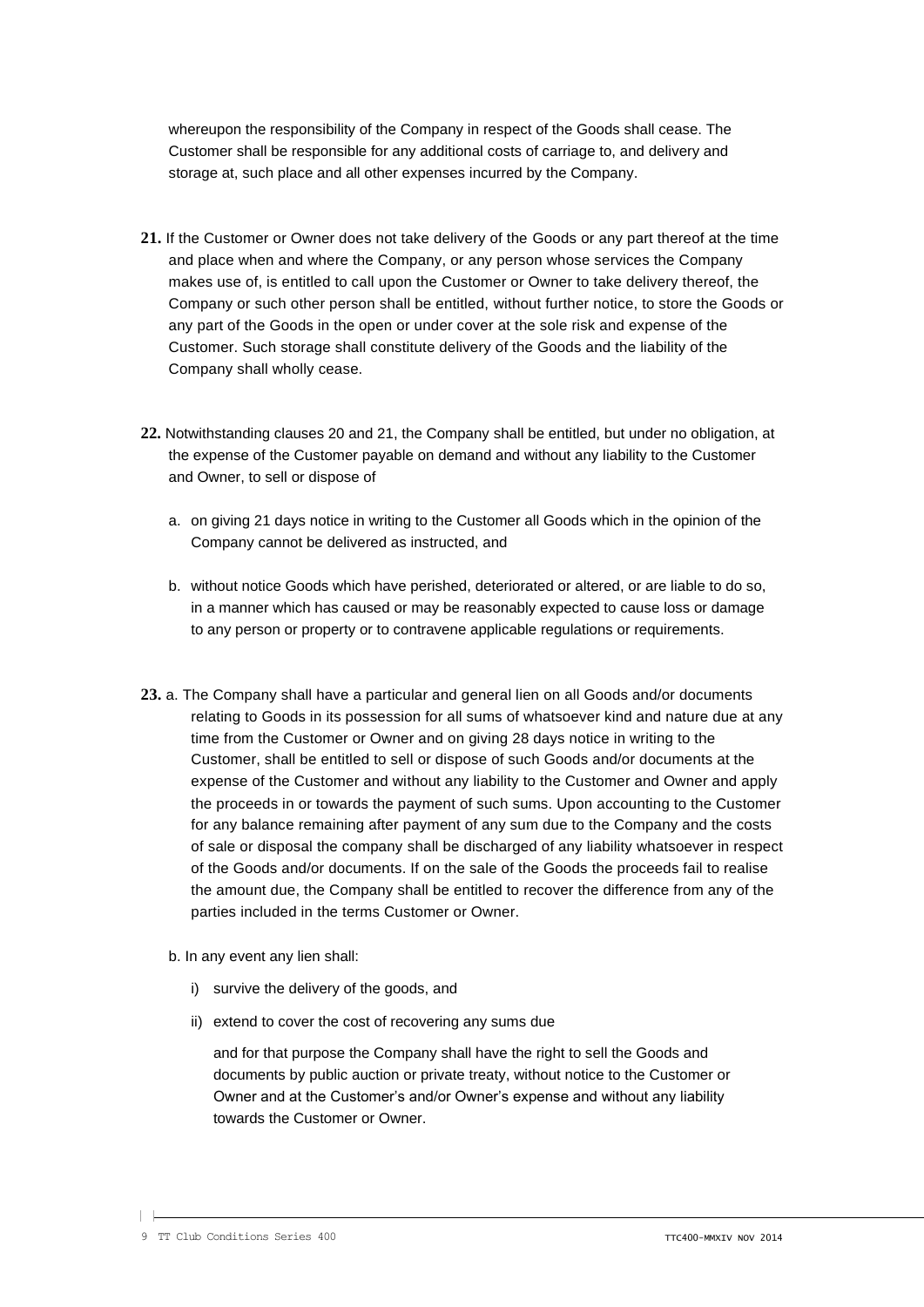- **24.** The Company shall be entitled to retain and be paid all brokerages, commissions, allowances and other remunerations customarily retained by or paid to freight forwarders.
- **25.** The Company shall have the right to enforce against the Owner and the Customer jointly and severally any liability of the Customer under these Conditions or to recover from them any sums to be paid by the Customer, which upon demand have not been paid.

#### **Containers**

- **26.** a. If a Container has been packed or stuffed by or on behalf of the Customer, the Company shall not be liable for loss of or damage to the Goods if:
	- i) caused by the manner in which the Container has been packed or stuffed,
	- ii) caused by the unsuitability of the contents for carriage in the Container actually used, unless the Company has approved the suitability.
	- iii) caused by the unsuitability or defective condition of the Container actually used provided that where the Container has been supplied by or on behalf of the Company this paragraph (iii) shall only apply if the unsuitability or defective condition:
		- (a) was not caused by negligence on the part of the Company, or
		- (b) would have been apparent upon reasonable inspection by the Customer or Owner or person acting on behalf of either of them at or prior to the time when the Container was packed or stuffed.
	- iv) the Container is not sealed at the commencement of the Carriage except where the Company has agreed to seal the Container.
	- b. The Customer shall defend, indemnify and hold harmless the Company against any claim, liability, loss, damage, costs and expenses arising from one or more of the matters covered in (A) above.
	- c. Where the Company is instructed to provide a Container, in the absence of a written request to the contrary accepted by the Company, the Company is not obliged to provide a Container of any particular type or quality.

#### **General Liability**

- **27.** a. Except insofar as otherwise provided by these Conditions, the Company shall not be liable for any loss or damage whatsoever arising from:
	- i) the act or omission of the Customer or Owner or any person acting on their behalf,
	- ii) compliance with the instructions given to the Company by the Customer, Owner or any other person entitled to given them,
	- iii) insufficiency of the packing or labelling of the Goods except where such service has been provided by the Company,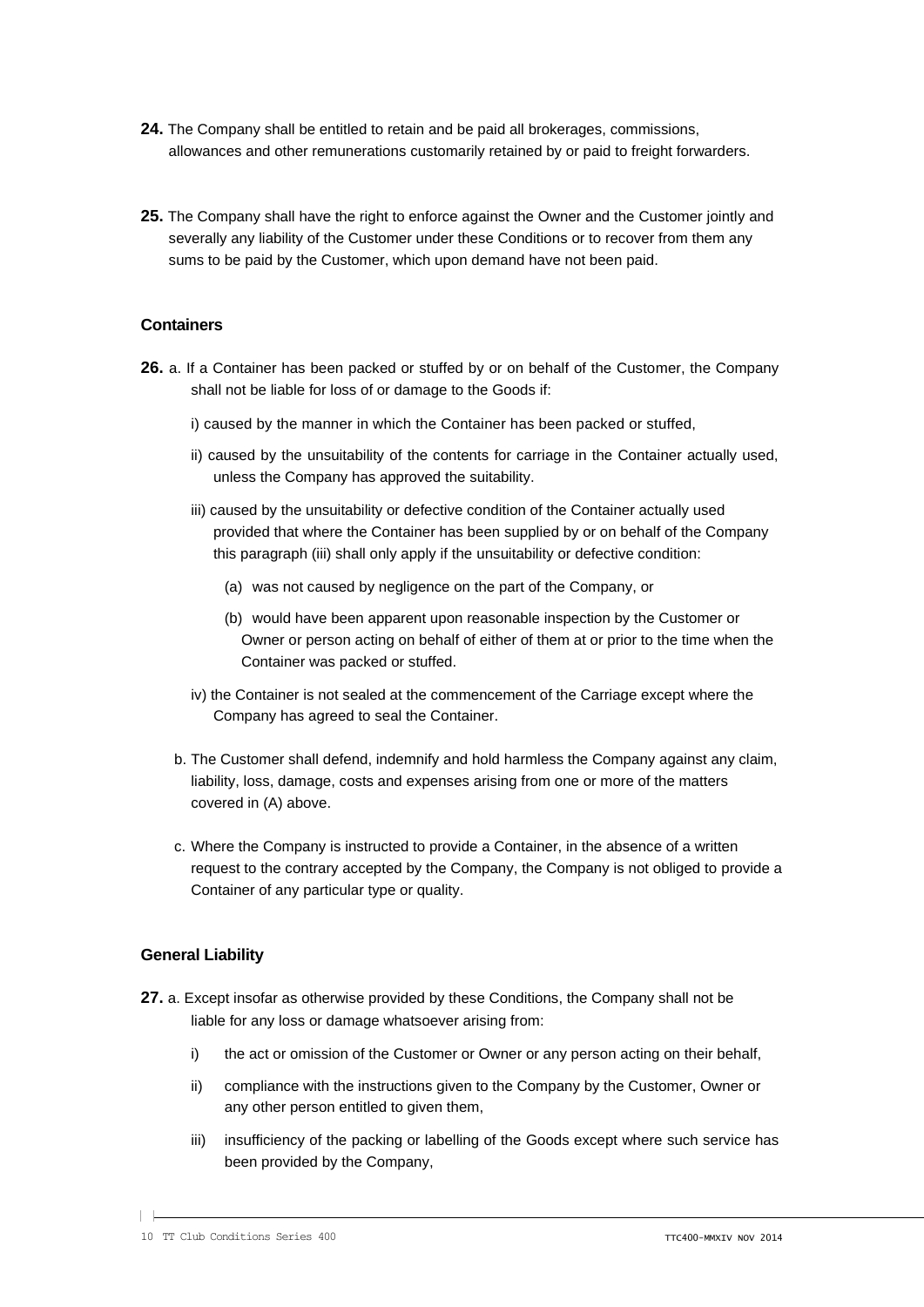- iv) handling, loading, stowage or unloading of the Goods by the Customer or Owner or any person acting on their behalf,
- v) inherent vice of the Goods,
- vi) riots, civil commotions, strikes, lockouts, stoppage or restraint of labour from whatsoever cause,
- vii) fire, flood or storm, or
- viii) any cause which the Company could not avoid and the consequences whereof it could not prevent by the exercise of reasonable diligence.
- b. Where under sub-clause (A) above the Company is not under any liability for loss or damage caused by one or more of the causes, events or occurrence above, the Company shall only be liable to the extent that the causes, events or occurrences for which he is liable under these Conditions have contributed to the loss or damage. The burden of proof that the loss or damage was due to one or more of the causes, events or occurrences specified in sub-clause (A) above shall rest upon the company, save that when the Company establishes that in the circumstances of the case, the loss or damage could be attributed to one or more of the causes, events or occurrences specified in (iii) to (vi) of sub-clause (A), it shall be presumed that it was so caused. The Customer shall, however, be entitled to prove that the loss or damage was not in fact caused wholly or partly by one of the causes, events or occurrences listed under sub-clause (A).
- c. The Company shall not be liable for loss or damage to property other than the Goods themselves howsoever caused.
- d. Subject to clause 15, the Company shall not be liable for economic loss in any form, such as indirect or consequential loss or damage, loss of profit, delay, deviation, howsoever caused.

#### **Amount of Compensation**

- **28.** Except in so far as otherwise provided by these Conditions, the liability of the Company, howsoever arising, and notwithstanding that the cause of loss or damage be unexplained shall not exceed the following:
	- a. in respect of all claims other than those subject to the provisions of sub-clause (B) below, whichever is the least of
		- i) the value of, or
		- ii) US\$2.00 per gross kilogram of,

the Goods (except for claims for delays) lost, damaged, misdirected, mis-delivered or in respect of which a claim arises.

b. In respect of claims for delay where not excluded by the provisions of these Conditions, the amount of the Company's charges in respect of the Goods delayed.

<sup>11</sup> TT Club Conditions Series 400 **TTC400-MMXIV NOV 2014** TTC400-MMXIV NOV 2014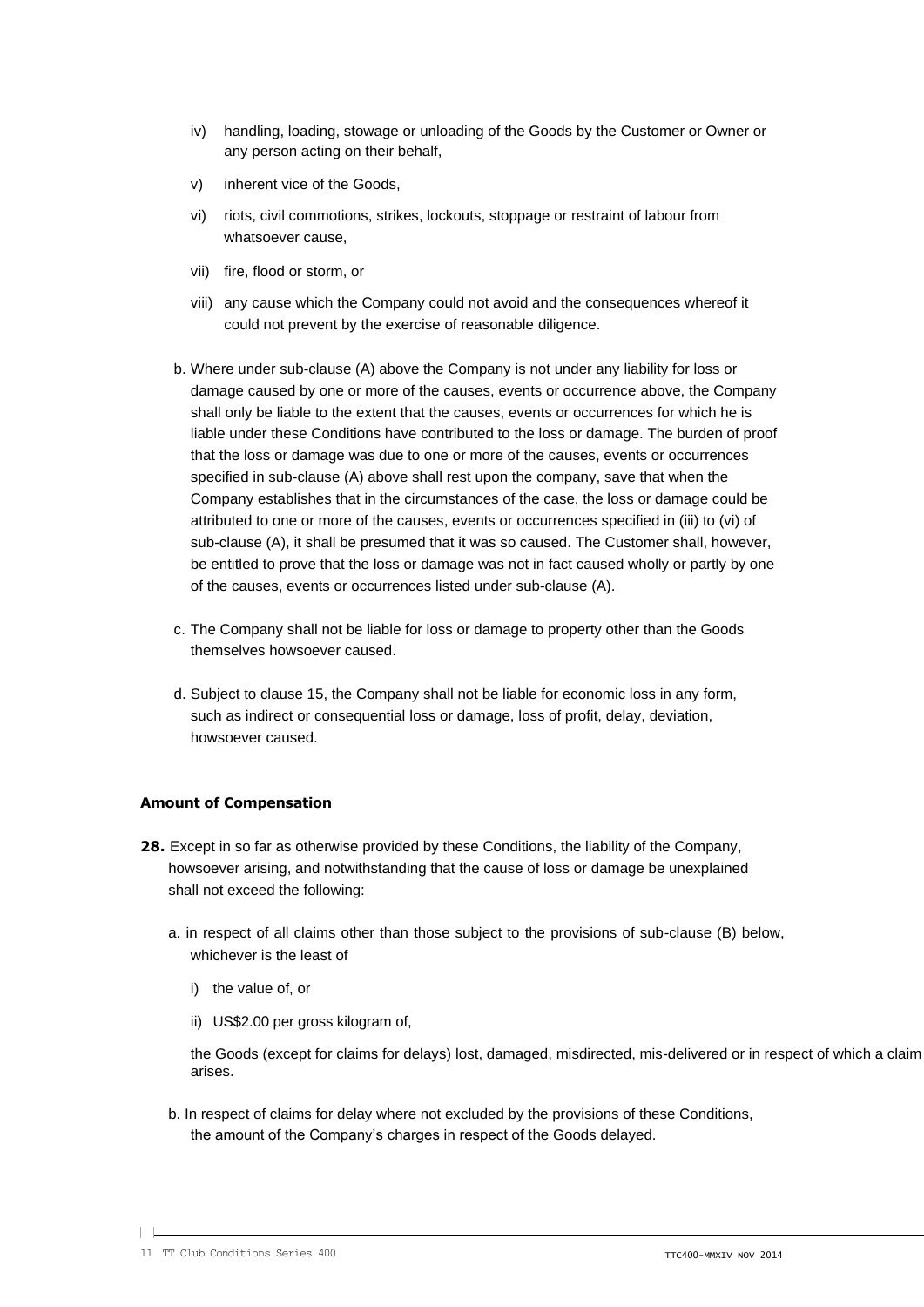- **29.** a. Compensation shall be calculated by reference to the ex works invoice value of the Goods plus Carriage charges and insurance if paid.
	- b. If there be no invoice value for the Goods, the compensation shall be calculated by reference to the value of such Goods at the place and time when they are delivered to the Customer or Owner or should have been so delivered. The value of the Goods shall be fixed according to the current market price, or, if there be no commodity exchange price or current market price, by reference to the normal value of goods of the same kind and quality.
- **30.** By special agreement in writing and on payment of additional charges, higher compensation may be claimed from the Company not exceeding the value of the Goods or the agreed value, whichever is the lesser.

#### **Notice of Loss, Time Bar**

- **31.** a. The Company shall be discharged of all liability unless:
	- i) notice of any claim is received in writing by the Company or its agent within 14 days after the date specified in (B) below, except where the Customer can show that it was impossible to comply with this time limit and that the claim has been made as soon as it was reasonably possible so to do, and
	- ii) suit is brought in the proper forum and written notice thereof received by the Company within 9 months after the date specified in (B) below,

otherwise any claim shall be deemed to be waived and absolutely barred.

- b. The dates referred to at (A) above are:
	- i) in the case of loss or damage to Goods, the date of delivery of the Goods,
	- ii) in the case of delay or non-delivery of the Goods, the date that the Goods should have been delivered,
	- iii) in any other case, the event giving rise to the claim.

#### **General Average**

**32**. The Customer shall defend, indemnify and hold harmless the Company in respect of any claims for General Average contribution that may be made on the Company, irrespective of whether the carriage charges are pre-paid or not. The Customer shall provide such security as may be required by the Company for General Average contributions promptly and in a form acceptable to the Company.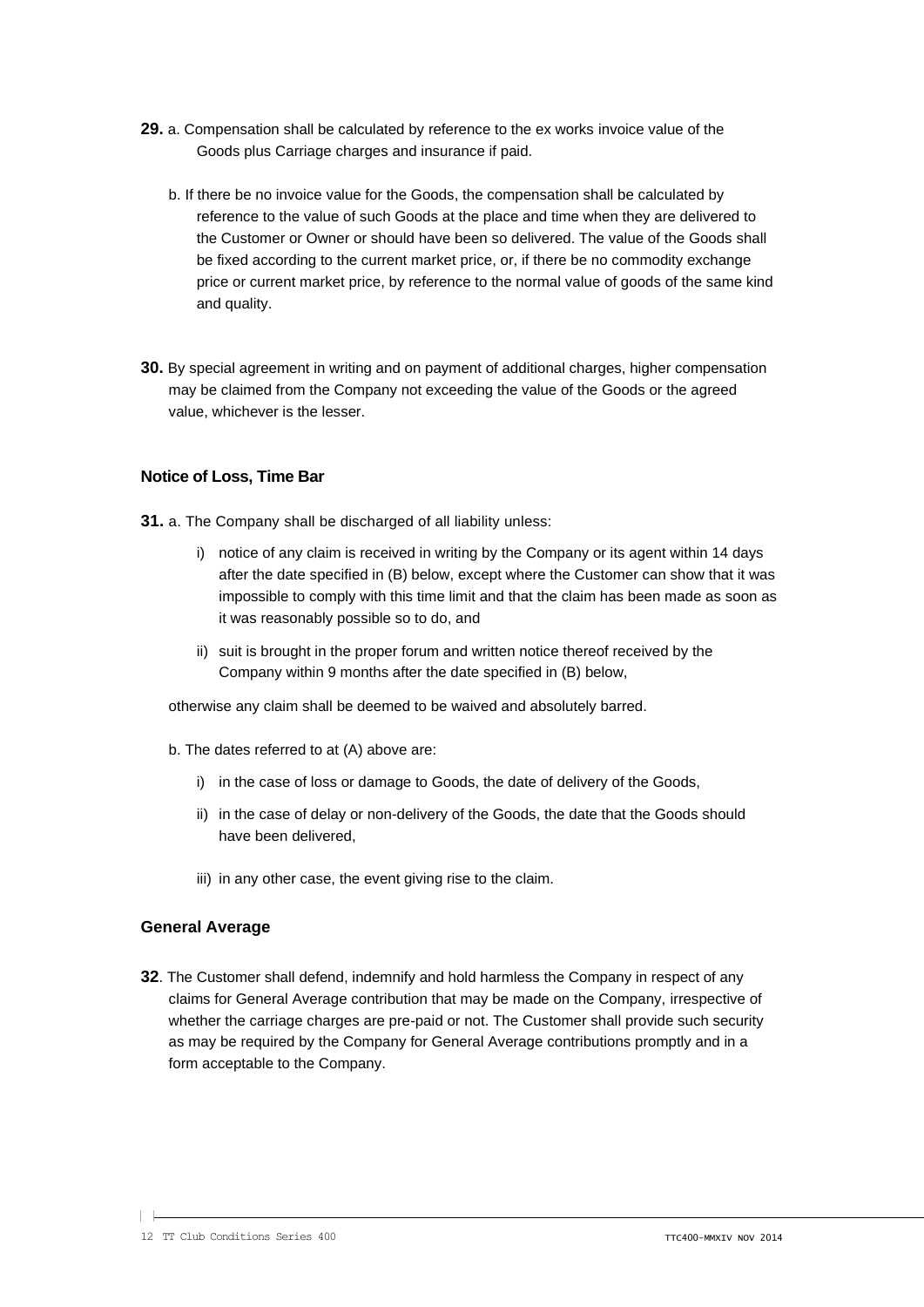#### **Miscellaneous**

- **33. Any notice served by post shall be deemed to have to be given on the third day following the day on which it was posted to the address of the recipient of such notice last known to the Company.**
- **34. The defences and limits of liability provided for by these Conditions shall apply in any action against the Company whether such action be founded in contract or tort.**
- **35. If any legislation is compulsorily applicable to any business undertaken, these Conditions shall, as regards such business, be read as subject to such legislation and nothing in these Conditions shall be construed as a surrender by the Company of any of its rights or immunities or as an increase of any of its responsibilities or liabilities under such legislation and if any part of these Conditions be repugnant to such legislation to any extent such part shall as regards such business be over-ridden to that extent and no further.**
- **36. Headings of clauses or groups of clauses in these Conditions are for indicative purposes only.**
- **37. Should any clause, or part of a clause, be found to be void or unenforceable, the remainder of that clause or section of the contract shall remain unaffected**

#### **Jurisdiction and Law**

**38. These Conditions and any claim or dispute arising out of or in connection with the services of the Company shall be subject to England and Wales law and the exclusive jurisdiction of the England and Wales Courts.**

 $\mathbf{L}$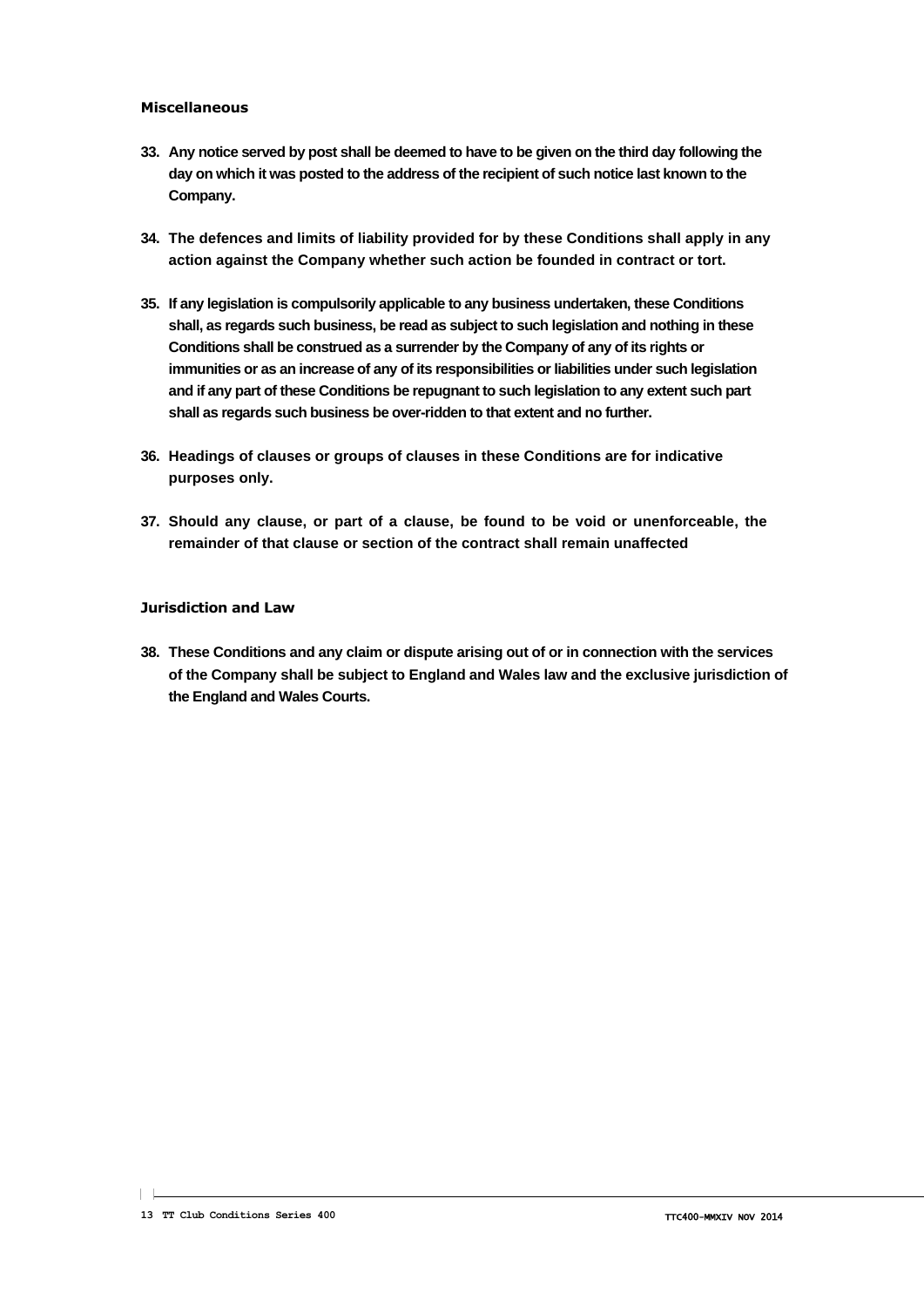## **Part II: Company as agent**

#### **Special Liability and Indemnity Conditions**

- 17. a. To the extent that the Company acts as an agent, the Company does not make or purport to make any contract with the Customer for the carriage, storage or handling of the Goods nor for any other physical service in relation to them and acts solely on behalf of the Customer in securing such services by establishing contracts with third parties so that direct contractual relationship are established between the Customer and such third parties.
	- b. The Company shall not be liable for the acts and omissions of such third parties referred to in sub-clause (A) above.
- 18. a. The Company when acting as an agent has the authority of the Customer to enter into contracts on the Customer's behalf and to do such acts so as to bind the Customer by such contracts and acts in all respects notwithstanding any departure from the Customer's instructions.
	- b. Except to the extent caused by the Company's negligence, the Customer shall defend, indemnify and hold harmless the Company in respect of all liability, loss, damage, costs or expenses arising out of any contracts made in the procurement of the Customer's requirements in accordance with clause 39.

#### **Choice of Rates**

19. Where there is a choice of rates according to the extent or degree of liability assumed by persons carrying, storing, handling the Goods, no declaration of value where optional will be made unless otherwise agreed in writing.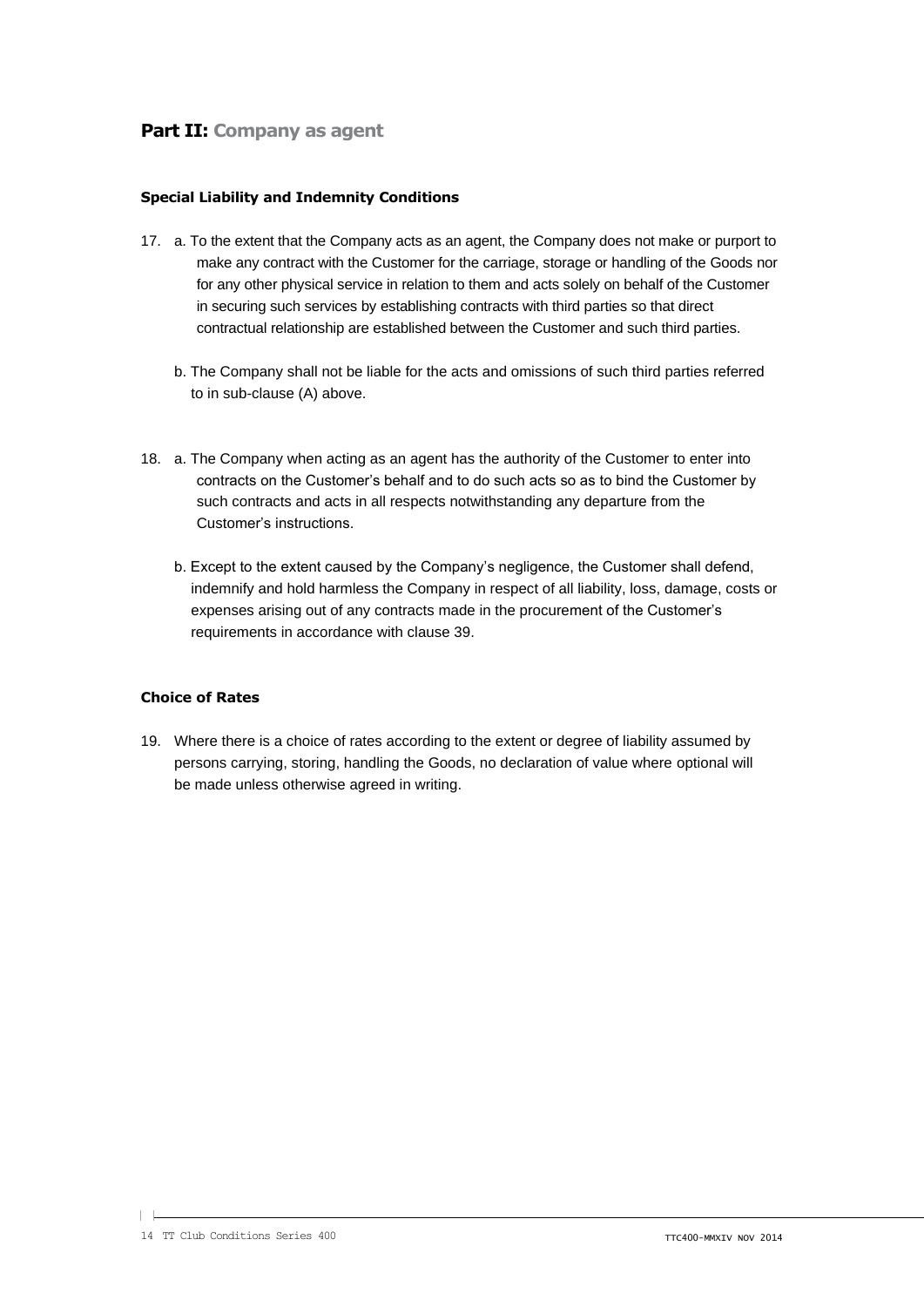#### **Special Liability Conditions**

- **42.** To the extent that the Company contracts as principal for the performance of the Customer's instructions, the Company undertakes to perform or in its own name to procure the performances of the Customer's instructions and subject to the provisions of these Conditions shall be liable for the loss of or damage to the Goods occurring from the time that the Goods are taken into its charge until the time of delivery.
- **43.** Notwithstanding other provisions in these Conditions, if it can be proved where the loss of or damage to the Goods occurred, the Company's liability shall be determined by the provisions contained in any international convention or national law, the provisions of which
	- a. cannot be departed from by private contract, to the detriment of the claimant, and
	- b. would have applied if the claimant had made a separate and direct contract with the actual provider of the particular service in respect of that service or stage of carriage where the loss or damage occurred and received as evidence thereof any particular document which must be issued if such international convention or national law shall apply.
- **44.** Notwithstanding other provisions in these Conditions, if it can be proved that the loss of or damage to the Goods occurred at sea or inland waterway and the provisions of clause 43 do not apply, the Company's liability shall be determined by the Hague Rules. Reference in the Hague Rules to carriage by sea shall be deemed to include reference to carriage by inland waterways and the Hague Rules shall be construed accordingly.
- **45.** Notwithstanding the provisions of clause 44 if the loss of or damage to the Goods occurred at sea or on inland waterways, and the Owner, Charterer or operator of the vessel establishes a limitation fund, the liability of the Company shall be limited to the proportion of the said limitation fund allocated to the Goods.

#### **46.** Air Carriage

If the Company acts as a principal in respect of a carriage of Goods by air, the following notice is hereby given:

If the carriage involves an ultimate destination or stop in a country other than the country of departure, the Warsaw Convention may be applicable and the Convention governs and in most cases limits the liability of carriers in respect of loss of or damage to cargo. Agreed stopping places are those places (other than the places of departure and destination) shown under requested routing and/or those places shown in carriers' timetables as scheduled stopping places for the route. The address of the first carrier is the airport of departure.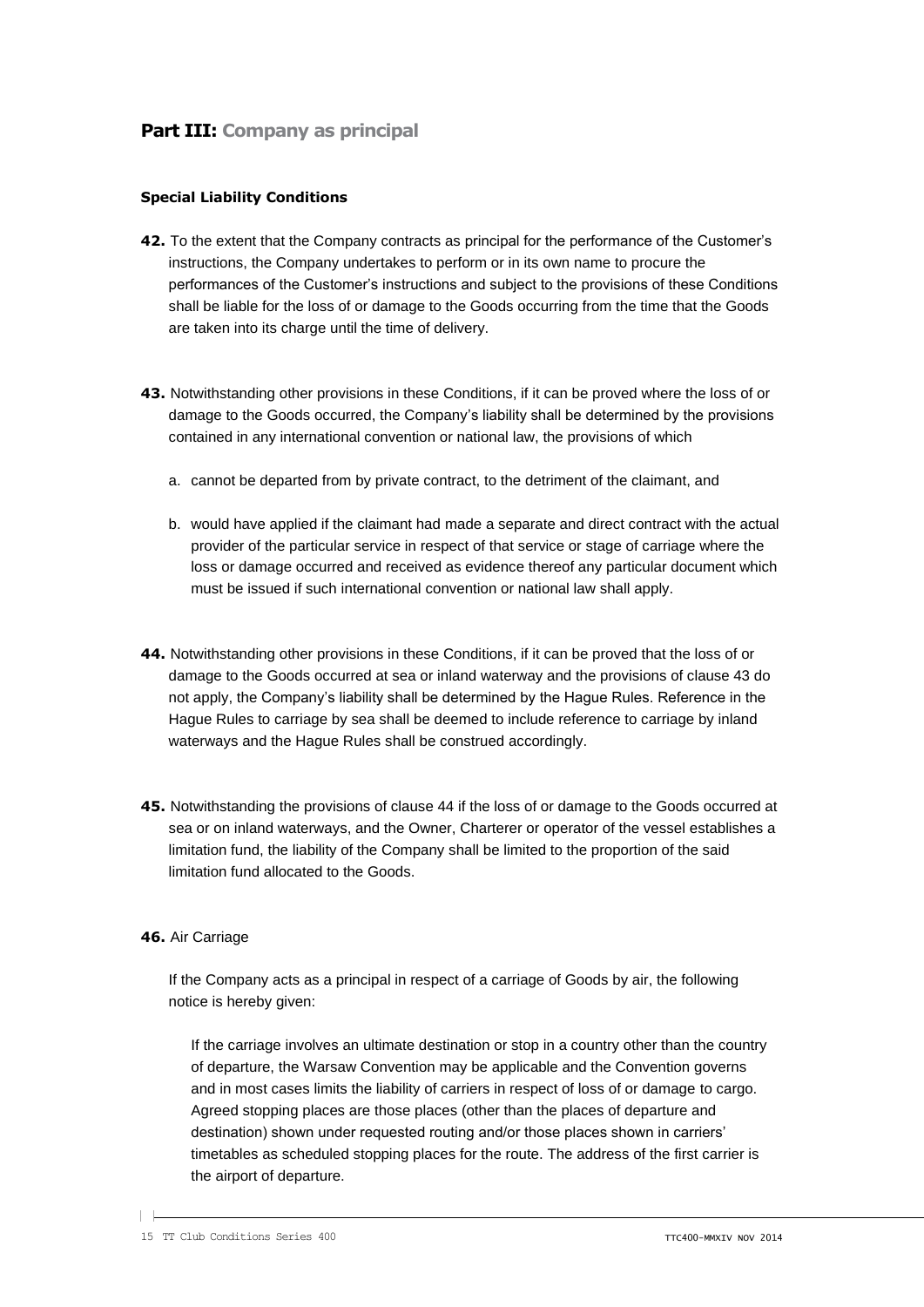#### **47. Both to Blame Collision Clause**

**The current Both-to-Blame Collision Clause as adopted by BIMCO is incorporated in these conditions.**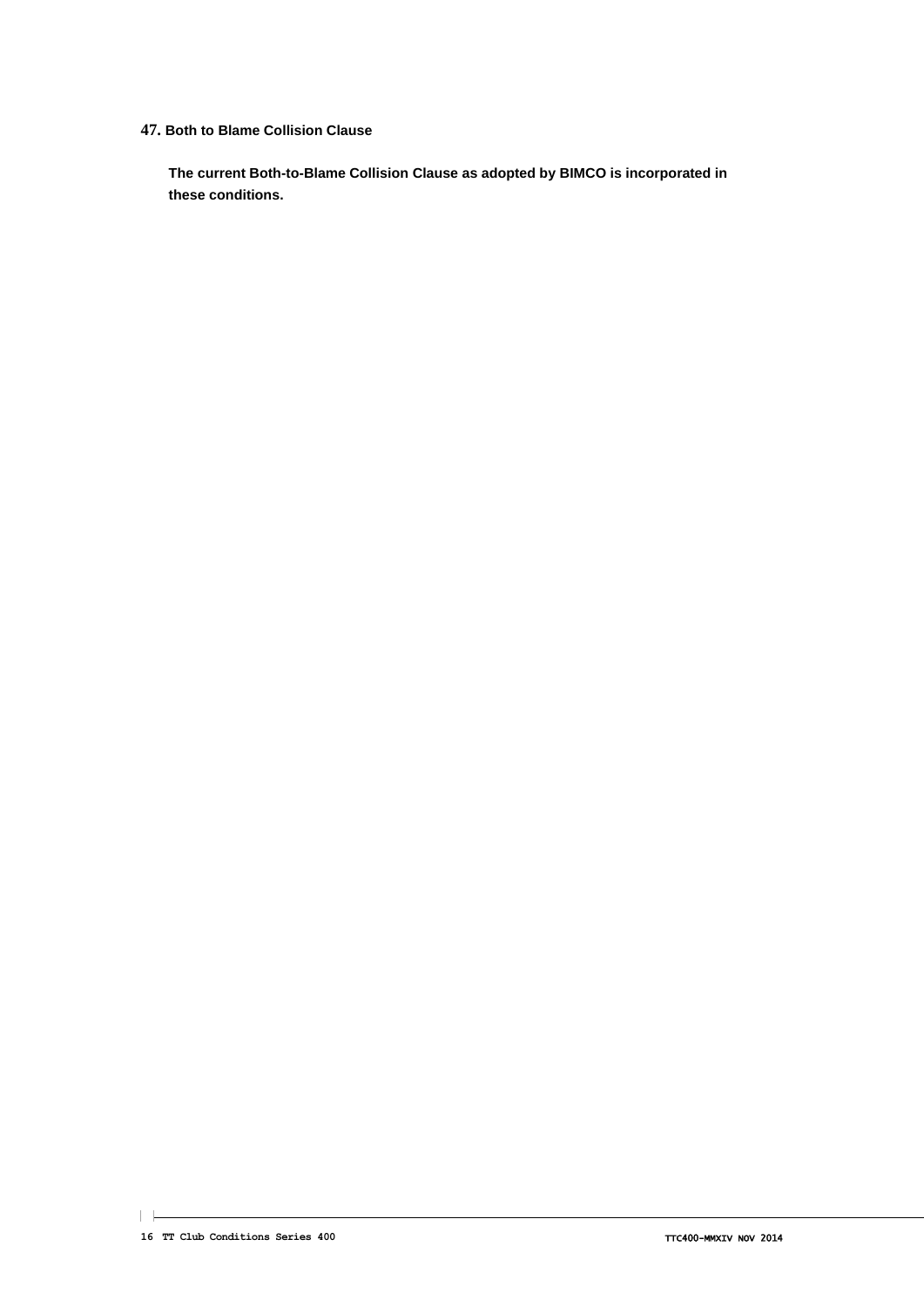# **CONDITIONS FOR USE BY FREIGHT FORWARDERS**

## **Notes on The Completion of Through Transport**

#### **Note 1:** (Clause 2)

If the Company undertakes and sub-contracts storage of goods, it is probable that the subcontractor will be accepting a lower limitation of liability than that provided for in these conditions. If the Company undertakes a significant amount of such storage, it is suggested that the Company does so on the contractual conditions commonly adopted and therefore sub-clause 2(B) should be amended to read as set out below. If the Company operates outside the UK, reference to N.A.W.K. should be replaced by the applicable conditions in use in the country of the jurisdiction clause or the country where the company predominantly undertakes storage, unless of course such conditions are more onerous than series 400 conditions.

- "b. The following provisions shall be paramount in so far as such provisions are inconsistent with these Conditions:
	- i) the provisions embodied in a document bearing a title of or including "bill of lading" (whether or not negotiable) or "waybill" where such documents is issued by or on behalf of the Company and provides that the Company contracts as carrier,
	- ii) to the extent that the Company acts as principal in respect of the storage of goods (whether short or long term), the current conditions of contract of the National Association of Warehouse Keepers (NAWK), a copy of which may be obtained on written request to the Company".

#### **Note 2:** (Clause 17 C)

This clause expresses the method of calculating interest for late payments in accordance with English law. Forwarders that operate, or have their principle place of business, out side of the United Kingdom, will need to replace this clause with more suitable wording that applies and will stand the test in court in your country. An example of such a clause could be:

*"On allamounts overdue to the Company, the Company shall be entitled to interest, calculated at 8% above the prevailing Base Rate of the..................... (name of national bank) during the period that such amounts are overdue."*

#### **Note 3:** (Clause 28 (A) (ii))

Insert the value of the limitation in the blank space. Suggested limitations are: US\$2.00, or SDR2.00. The desirable amount will depend on the amount normally acceptable in the Company's geographical area of trade and the amount that he is likely to obtain from a subcontractor. If SDR is used it will be necessary for clause 28 to be amended to read as follows:

"28. Except in so far as otherwise provided by these Conditions, the liability of the Company, howsoever arising, and notwithstanding that the cause of loss or damage to unexplained exceed the following: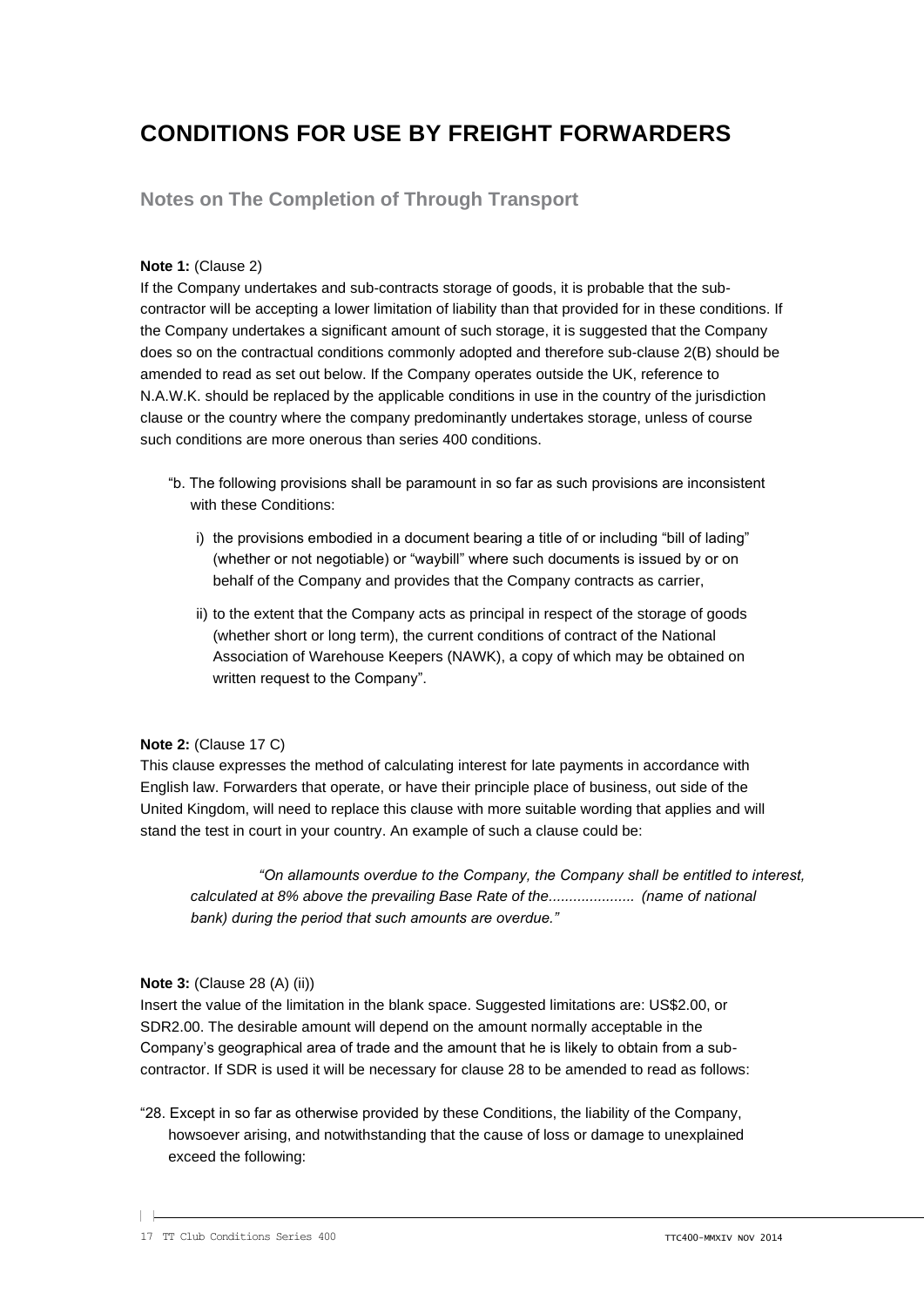a. in respect of all claims other than those subject to the provisions of sub clause c. below, whichever is the least of

i) the value of, or

ii 2 Special Drawing Rights (SDRs) per gross kilogram of,

the Goods lost, damaged, misdirected, misdelivered or in respect of which a claim arises

- b. The SDR shall be defined by the International Monetary Fund and the value of a SDR shall be calculated as at the date when settlement is agreed or judgement.
- c. In respect of claims for delay where not excluded by provisions of these Conditions, the amount of the Company's charges in respect of the Goods delayed.

#### **Note 4:** (Clause 38)

Insert in the blank space the name of the country or, where applicable, the name of the district.

#### **Note 5:**

If the Member may be a principal in respect of U.S. or Canadian Trade and does not issue a bill of lading or waybill, it is suggested that an additional clause 48 be inserted as follows:

"48. U.S.A./Canada Clause

- a. With respect to the transportation within U.S.A., the responsibility of the Company shall be to procure transportation by carriers (one or more) and such transportation shall be subject to such carrier's contracts and tariffs and any law compulsorily applicable. The Company guarantees the fulfilment of such carrier's obligations under their contracts and tariffs.
- b. If and to the extent that the provisions of the Harter Act of the U.S.A. 1893 would otherwise be compulsorily applicable to regulate the Company's responsibility for the Goods during any period prior to loading on or after discharge from the vessel on which the Goods are to be or have been carried, the Company's responsibility shall instead be determined by the provisions of these Conditions, but if such provisions are found to invalid such responsibility shall be determined by the provisions in the Carriage of Goods by Sea Act of the U.S.A. approved 1936."

#### **Note 6:**

 $\Box$ 

Where a Member trades in Africa, Australia or any other place where it is customary for road hauliers or railways not to accept a level of liability similar to that provided in clauses 27 and 28, it is suggested that, after clause 41, a new clause 42 be inserted. This would result, of course, in the current clauses 42 to 47 being renumbered clauses 43 to 48.

The new clause 42 would be what is commonly called a "switch-back clause" and can apply generally or to a particular geographical area. The purpose of such a clause is to attempt to limit the Member's liability to that which he can recover from his sub-contractor, where it can be established which sub-contractor is at fault. The disadvantage with such a clause is that the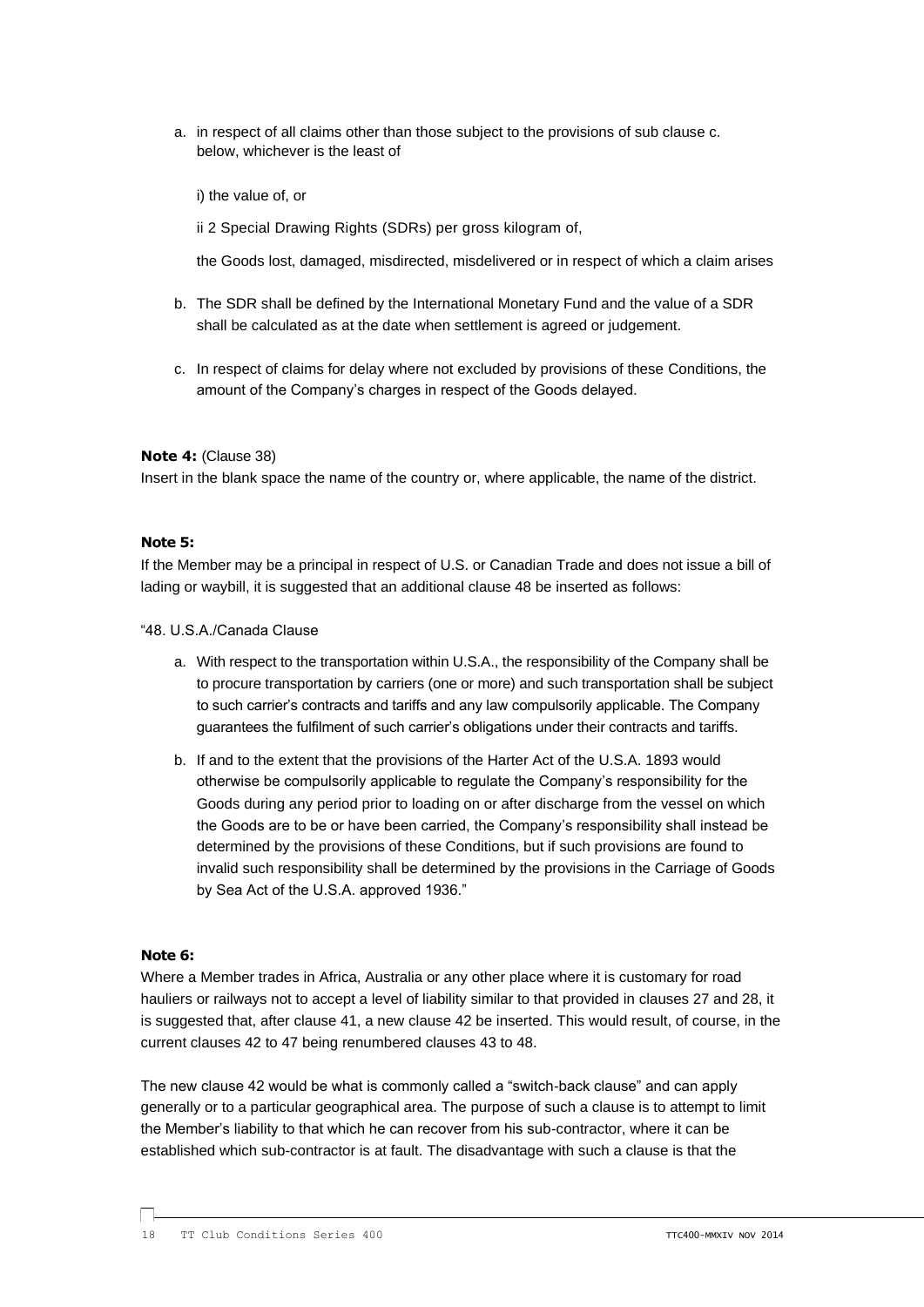Member's customer cannot, in such a situation, predict the level of recovery from the Member, as this will depend on the sub-contractor's contractual conditions; therefore such a clause may not always be acceptable to the Member's customer.

The wording is as follows:

"42. Where the Company contracts as a principal and sub-contracts the performance of his services and it can be proved that the loss of or damage to or in respect of the Goods arose or was caused whilst the Goods were in the care or custody of the sub-contractor (if not of general application, insert here the words "in the continent of Africa", in the continent of Australasia" or such other applicable wording), the company shall have the full benefit of all rights, limitations and exclusions of liability available to such sub-contractor in the contract between the Company and such sub-contractor and in any law, statute or regulation and the liability of the company shall not exceed the amount recovered, if any, by the Company from such sub-contractor".

#### **Note 7:**

Where a Member undertakes container repair and maintenance, it is suggested that special conditions for this type of work be added.

Sub-clause 2(B) should be amended to read as follows:

- "b. The following provisions shall be paramount in so far as such provisions are inconsistent with these Conditions:
	- i) the provisions embodied in a document bearing a title of or including "bill of lading" or "waybill" (whether or not negotiable) where such document is issued by or on behalf of the Company and provides that the Company contracts as a carrier.
	- ii) The provisions of Part IV of these Conditions, to the extent that the Company provides the services of cleaning, maintenance, repair or storage of Containers and ancillary services connected therewith".

and a new Part IV be added as follows:

 $\vert \ \vert$